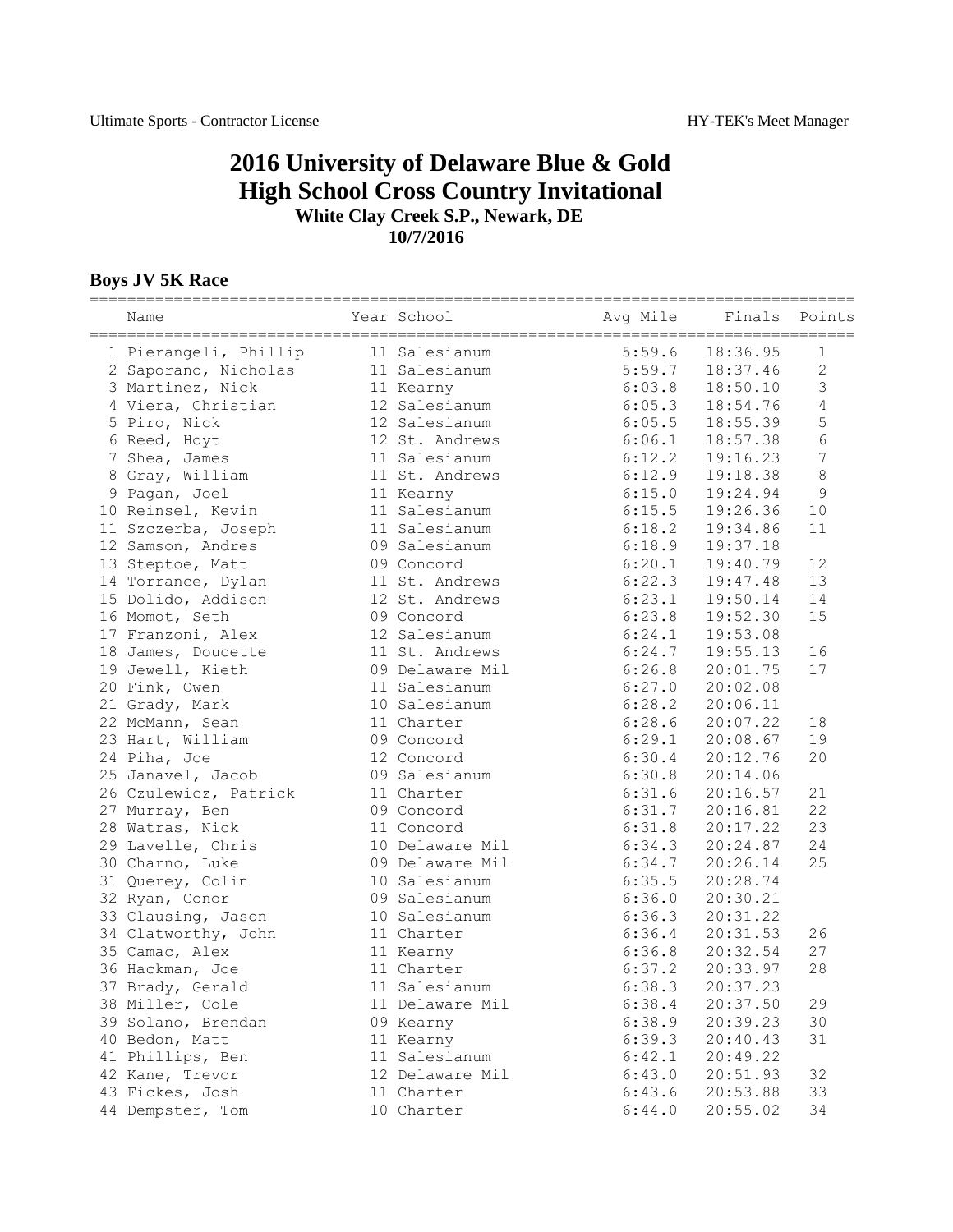45 Casas, Alberto 46 Hendrixson, Eric 47 Bates, Jacob 48 Barniak, Kai 49 Atalay, Xander 50 Calloway, Nick 0 51 Maldonado, Kelvin 52 Lehane, Liam 53 Brady, Patrick 54 Kreps, Ryan 55 White, Sam 0 56 Sidlowski, Jimmy 57 Urick, Nik 0 58 Tiger, Luo 59 Diaz, Milver 60 Graham, Evan 61 Sherwood, Trevor 62 Hughes, Quest 63 Brady, David 64 Campbell, Devin 65 Valdes, Christian 66 Tine, Amadou 67 Sunshine, Ethan 68 Lynch, Sam 69 Fielding, Ian 0 70 Hoban, Rory 0 71 Andruzzi, Dylan 0 72 Lehane, Michael 0 73 Reading, Niko 0 74 Mitchell, Jeremy 75 Covell, Ben 76 Donovan, Francis 77 Saxton, Chris 0 78 Funk, Will 79 Gott, Kyle 80 Erhart, Tyler 0 81 McKenzie, Spencer 0 82 Merritt, Eric 83 Frabizzio, Frank 0 84 McKeown, Kyle 85 Bromley, DJ 86 Lamey, Griffin 87 Morrissiey, Max 88 Figueroa, Emmanuel 89 Zhang, Robin 90 Pricer, Caleb 0 91 Murray, Jack 0 92 Kardash, Peter 93 Pehowic, Stosh 0 94 Hafycz, Joel 95 Chen, Vincent 96 Keenan, Vincent 97 Brown, Sam 0 98 Leggott, Brando 99 Haendel, Andres 0 100 Acevedo, Francisco 101 Quinones, Giordano

|                 | 10 Charter                            |        | $6:44.4$ 20:56.25   | 35 |
|-----------------|---------------------------------------|--------|---------------------|----|
|                 | 11 Charter                            |        | $6:44.7$ 20:57.13   |    |
|                 | 11 Salesianum                         |        | $6:45.1$ 20:58.45   |    |
|                 | 12 Salesianum                         |        | $6:47.2$ $21:04.87$ |    |
|                 | 10 St. Andrews                        |        | $6:47.3$ $21:05.17$ | 36 |
|                 | 09 Salesianum                         |        | $6:47.8$ $21:07.00$ |    |
|                 | 12 Delcastle Tech                     | 6:48.1 | 21:07.88            | 37 |
|                 | 11 Salesianum                         | 6:48.6 | 21:09.23            |    |
|                 | 11 Charter                            | 6:49.4 | 21:11.80            |    |
|                 | 12 Charter                            |        | $6:50.4$ $21:14.98$ |    |
|                 | 09 Concord                            |        | $6:52.6$ $21:21.79$ | 38 |
| 11              | Delaware Mil                          |        | $6:53.0$ $21:23.12$ | 39 |
|                 | 09 Wilmington Friends 6:53.7 21:25.26 |        |                     |    |
|                 |                                       |        |                     | 40 |
|                 | 12 St. Andrews                        |        | $6:56.8$ $21:34.73$ | 41 |
| 11              | Sussex Central                        |        | $6:57.1$ $21:35.62$ | 42 |
|                 | 10 Charter                            | 6:57.2 | 21:35.91            |    |
|                 | 11 Charter                            | 6:57.8 | 21:37.85            |    |
|                 | 09 Lake Forest                        | 6:58.0 | 21:38.62            | 43 |
|                 | 12 Delaware Mil                       |        | $6:58.5$ $21:40.10$ | 44 |
|                 | 10 Conrad Schoo                       |        | $6:58.8$ $21:41.06$ | 45 |
| 10              | Charter                               |        | $6:59.8$ $21:44.07$ |    |
|                 | 11 William Penn                       |        | $7:00.2$ $21:45.53$ | 46 |
|                 | 12 Salesianum                         |        | $7:00.7$ $21:47.04$ |    |
|                 | 11 Charter                            |        | $7:01.5$ $21:49.27$ |    |
|                 | 09 Salesianum                         | 7:01.9 | 21:50.72            |    |
|                 | 09 Salesianum                         | 7:02.0 | 21:51.06            |    |
|                 | 09 Smyrna                             | 7:03.5 | 21:55.67            | 47 |
| C C             | Salesianum                            |        | $7:03.7$ $21:56.32$ |    |
| C C             | Concord                               |        | $7:05.1$ 22:00.60   |    |
| 10              | William Penn                          |        | $7:06.0$ $22:03.26$ | 48 |
|                 | 11 St. Andrews                        |        | $7:06.3$ $22:04.23$ |    |
| 11              | St. Elizabeth                         |        | $7:06.4$ $22:04.58$ | 49 |
|                 | 09 Conrad Schoo                       |        | $7:08.2$ $22:10.30$ | 50 |
|                 | 11 Delaware Mil                       | 7:09.9 | 22:15.57            |    |
|                 | 11 Lake Forest                        | 7:10.1 | 22:16.00            | 51 |
|                 | 09 Conrad Schoo                       | 7:10.7 | 22:18.00            | 52 |
| 39              | St. Andrews                           |        | $7:11.2$ $22:19.51$ |    |
|                 | 10 Freire Wilmington                  |        | $7:12.1$ $22:22.25$ | 53 |
|                 | 09 Salesianum                         |        | $7:12.3$ $22:22.96$ |    |
|                 | 11 Salesianum                         |        | $7:13.1$ $22:25.54$ |    |
| 12              | Salesianum                            | 7:13.4 | 22:26.45            |    |
| 11              |                                       |        | $7:13.7$ $22:27.27$ |    |
|                 | Charter                               | 7:14.0 | 22:28.31            | 54 |
| 10              | Smyrna                                |        |                     |    |
| 10              | Delaware Mil                          | 7:14.2 | 22:28.89            |    |
| 10              | St. Andrews                           | 7:14.6 | 22:29.99            |    |
| C C             | St. Elizabeth                         | 7:14.8 | 22:30.62            | 55 |
| 9               | Charter                               | 7:15.4 | 22:32.55            |    |
| 10              | Salesianum                            |        | $7:17.1$ $22:37.97$ |    |
| J 9             | Conrad Schoo                          |        | $7:17.9$ $22:40.23$ | 56 |
| 11 <sub>1</sub> | Charter                               |        | $7:19.0$ $22:43.77$ |    |
| 11              | St. Andrews                           | 7:19.1 | 22:44.12            |    |
| 11              | Concord                               | 7:20.4 | 22:48.20            |    |
|                 | 09 Charter                            | 7:21.0 | 22:50.06            |    |
| 11              | St. Andrews                           | 7:21.7 | 22:52.05            |    |
|                 | 09 Charter                            | 7:22.0 | 22:53.26            |    |
| 10              | William Penn                          |        | $7:22.5$ $22:54.52$ | 57 |
|                 | 12 William Penn                       | 7:23.0 | 22:56.29            | 58 |
|                 |                                       |        |                     |    |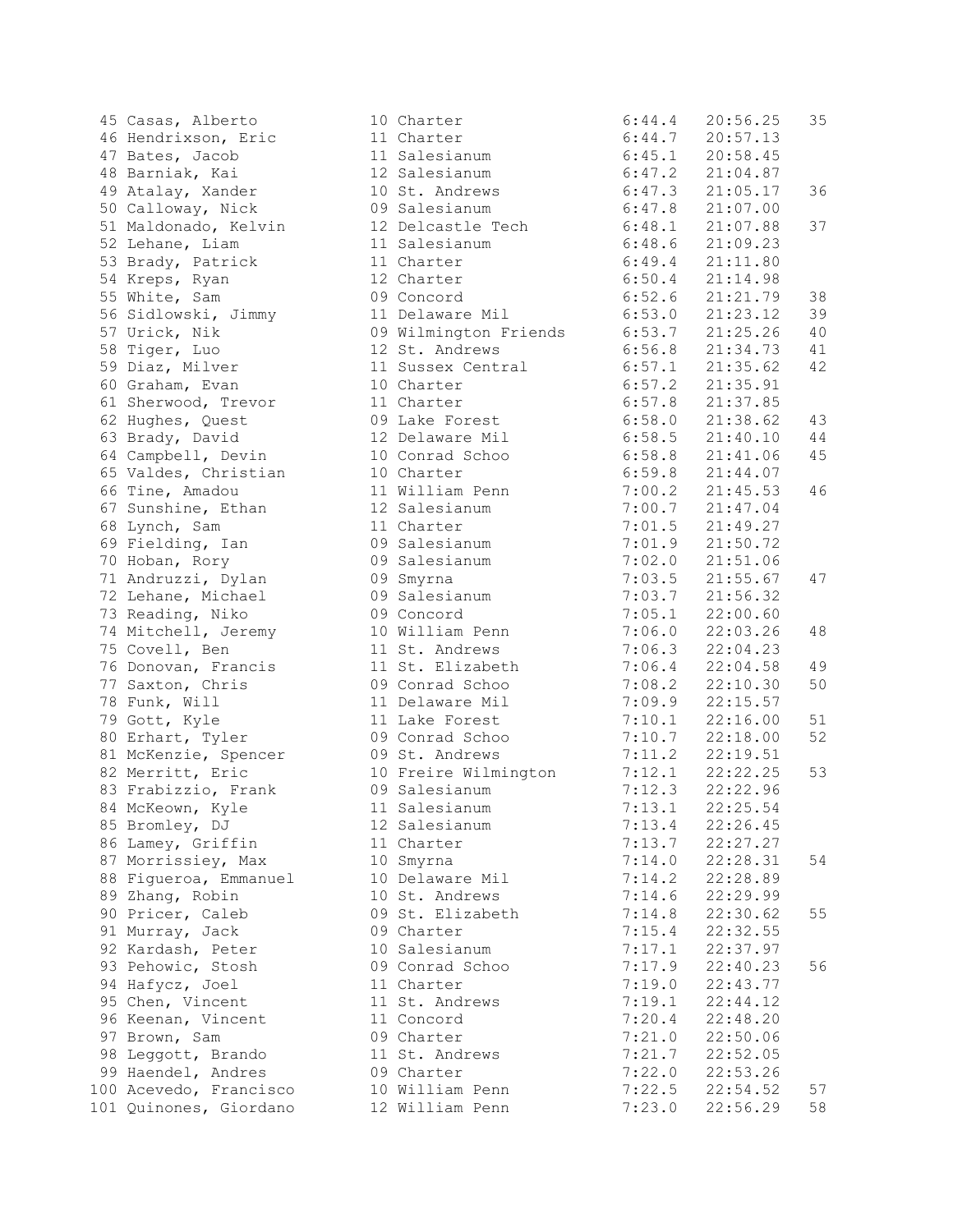| 102 Frank, Cedric                | 09 Smyrna                                                                                                      | 7:23.5                         | 22:57.73            | 59 |
|----------------------------------|----------------------------------------------------------------------------------------------------------------|--------------------------------|---------------------|----|
| 103 Andreason, Owen              | 9 Sanford                                                                                                      | 7:23.9                         | 22:59.07            | 60 |
| 104 Ventura, Donaldo             | 12 Sussex Central                                                                                              | 7:24.0                         | 22:59.33            | 61 |
| 105 Klocke, Matt                 | 11 Concord                                                                                                     |                                | $7:24.1$ $22:59.73$ |    |
| 106 Fritz, Jonathan 51 9 Sanford |                                                                                                                | 7:24.2                         | 23:00.09            | 62 |
| 107 Howerin, Devon               | 10 Lake Forest                                                                                                 | 7:24.4                         | 23:00.64            | 63 |
| 108 Harris, Devin                | 9 Sanford                                                                                                      | 7:25.0                         | 23:02.37            | 64 |
| 109 Santner, Kevin               | 11 Delaware Mil                                                                                                | 7:25.2                         | 23:03.09            |    |
| 110 Baradwaj, Arudra             | 11 Charter                                                                                                     |                                | 23:03.99            |    |
| 111 Starr, Connor                | 11 Charter                                                                                                     | 7:25.5<br>7:26.3               | 23:06.31            |    |
| 112 Jones, Quinton               | 11 Lake Forest                                                                                                 |                                | $7:26.5$ $23:07.16$ | 65 |
| 113 Morris, Ryan                 | 09 Salesianum                                                                                                  |                                | $7:26.8$ $23:08.10$ |    |
| 114 Fennimore, Max               | 10 Charter                                                                                                     |                                | $7:27.0$ 23:08.53   |    |
| 115 Conley, Charles              | 09 Concord and the control of the control of the control of the control of the control of the control of the c | 7:27.2                         | 23:09.25            |    |
| 116 England, Zachary             | 09 Conrad Schoo 7:27.6                                                                                         |                                | 23:10.59            | 66 |
| 117 Sipple, Ryan                 | 12 Lake Forest 7:28.2                                                                                          |                                | 23:12.31            | 67 |
| 118 Keeler, Cade                 | 10 Sussex Central                                                                                              | 7:28.3                         | 23:12.73            | 68 |
| 119 Frackzkowski, Greg           | 12 Delaware Mil                                                                                                |                                | 23:14.25            |    |
| 120 Woodside, Jordan             | 12 Conrad Schoo                                                                                                | $7:28.8$<br>$7:28.8$<br>7:29.6 | 23:16.79            | 69 |
| 121 pleasanton, Cole             | 09 Smyrna                                                                                                      | 7:29.9                         | 23:17.66            | 70 |
| 122 Chesson, Greg                | 12 Salesianum                                                                                                  | 7:30.1                         | 23:18.12            |    |
| 123 Holahan, Jay                 | 10 Sanford                                                                                                     | 7:30.4                         | 23:19.09            | 71 |
|                                  |                                                                                                                | 7:32.1                         | 23:24.50            | 72 |
| 125 Jansson, Eric                | 11 Charter                                                                                                     | 7:32.8                         | 23:26.57            |    |
| 126 Tronto, Tristan 19 Charter   |                                                                                                                | 7:34.5                         | 23:31.93            |    |
| 127 Schmidt, Ryan                | 12 Charter                                                                                                     | 7:34.6                         | 23:32.30            |    |
| 128 Strumfels, Beck              | 09 St. Andrews                                                                                                 |                                | 23:33.97            |    |
| 129 Hull, Dijon                  | 12 Sussex Central                                                                                              | 7:35.2<br>7:36.0<br>7:37.7     | 23:36.66            | 73 |
| 130 Querey, Brendan              | 12 Salesianum                                                                                                  |                                | 23:41.86            |    |
| 131 Mazzella, Vincent            | 10 Sussex Central                                                                                              | 7:39.5                         | 23:47.39            | 74 |
| 132 Swets, Nathan                | 10 St. Andrews                                                                                                 | 7:39.9                         | 23:48.61            |    |
| 133 O'Neil, Steven               | 10 Smyrna                                                                                                      | 7:40.3                         | 23:49.92            | 75 |
| 134 Conte, Dominic               | 12 Salesianum 7:40.7                                                                                           |                                | 23:51.26            |    |
| 135 Dixon, Colby                 | 09 William Penn 7:41.2                                                                                         |                                | 23:52.91            | 76 |
| 136 Holmes, Andrew               | 09 Salesianum                                                                                                  | 7:42.6                         | 23:57.20            |    |
| 137 Farnan, Robbie               | 12 Concord                                                                                                     | 7:43.0                         | 23:58.47            |    |
| 138 Liu, William                 | 09 St. Andrews                                                                                                 | 7:43.9                         | 24:01.19            |    |
| 139 Silveira, Gustavo            | 12 Wilmington Friends 7:44.9 24:04.17                                                                          |                                |                     | 77 |
| 140 McCullagh, Sky               | 12 Delaware Mil                                                                                                |                                | 7:46.7 24:09.85     |    |
| 141 Raden, Tyler                 | 10 Charter and the state of the state of the state of the state of the state of the state of the state of the  |                                | $7:47.4$ $24:12.10$ |    |
| 142 Cadelina, Gerwin             | 12 Conrad Schoo                                                                                                | 7:48.8                         | 24:16.43            | 78 |
| 143 Patel, Sihag                 | 11 William Penn                                                                                                | 7:48.9                         | 24:16.74            | 79 |
| 144 Annapragada, Sid             | 10 Charter                                                                                                     | 7:49.1                         | 24:17.45            |    |
| 145 Wilson, Eli                  | 09 Salesianum                                                                                                  | 7:49.7                         | 24:19.08            |    |
| 146 Severance, Austin            | 10 Delaware Mil                                                                                                | 7:50.5                         | 24:21.66            |    |
| 147 Mash, Collin                 | 09 Charter                                                                                                     | 7:50.7                         | 24:22.34            |    |
| 148 Rappa, Joseph                | 8 Conrad Schoo                                                                                                 | 7:50.8                         | 24:22.64            |    |
| 149 Fay, Asa                     | 09 Charter                                                                                                     | 7:52.4                         | 24:27.44            |    |
| 150 Batt, Logan                  | 09 Delaware Mil                                                                                                | 7:53.1                         | 24:29.85            |    |
| 151 Cramer, Markell              | 09 Delcastle Tech                                                                                              | 7:54.7                         | 24:34.58            | 80 |
| 152 Hodgson, Lucas               | 09 Charter                                                                                                     | 7:54.9                         | 24:35.32            |    |
| 153 smith, joshua                | 12 Smyrna                                                                                                      | 7:56.2                         | 24:39.23            | 81 |
| 154 Dunn, Adonte                 | 09 William Penn                                                                                                | 7:57.3                         | 24:42.93            | 82 |
| 155 Fleming, Greg                | 9 Sanford                                                                                                      | 7:58.0                         | 24:44.90            | 83 |
| 156 Perez, Anthony               | 09 Concord                                                                                                     | 7:58.5                         | 24:46.39            |    |
| 157 Redd, Nick                   | 09 Wilmington Friends                                                                                          | 8:01.1                         | 24:54.63            | 84 |
| 158 McKee, John                  | 10 St. Andrews                                                                                                 | 8:01.4                         | 24:55.58            |    |
|                                  |                                                                                                                |                                |                     |    |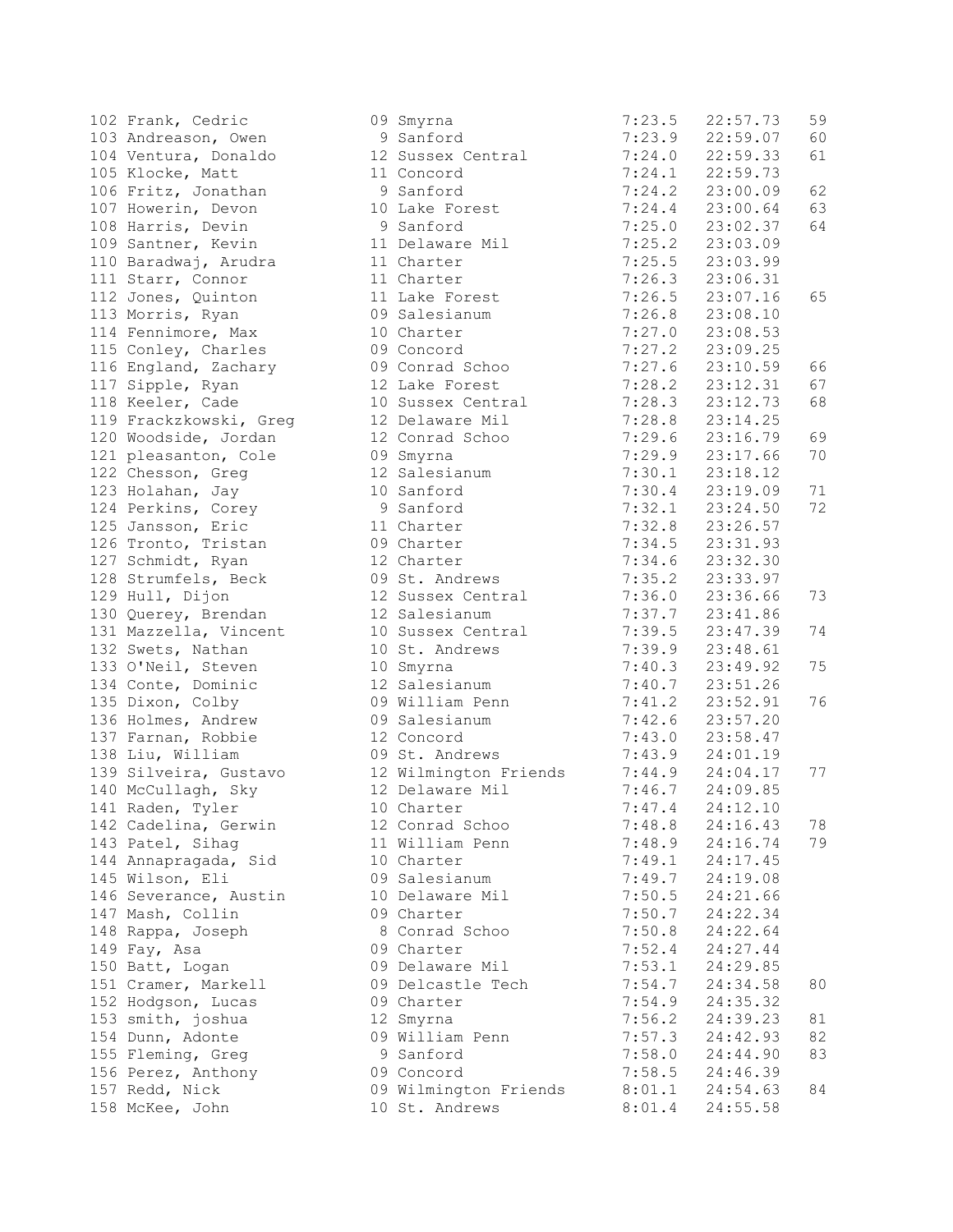| 159  Patel, Jay<br>160  Koval, Sam                                                                                                                                                                                                      | 09 William Penn 8:03.5 25:02.16<br>11 Charter 8:03.7 25:02.72                                                                                                                                                                                    |         |                   |    |
|-----------------------------------------------------------------------------------------------------------------------------------------------------------------------------------------------------------------------------------------|--------------------------------------------------------------------------------------------------------------------------------------------------------------------------------------------------------------------------------------------------|---------|-------------------|----|
| 161 Nichols, Jake                                                                                                                                                                                                                       | 10 Lake Forest 8:04.3 25:04.67                                                                                                                                                                                                                   |         |                   | 85 |
| 162 Romano, Thomas                                                                                                                                                                                                                      | 10 Charter 8:04.8 25:05.94                                                                                                                                                                                                                       |         |                   |    |
| 163 Zhu, Alex                                                                                                                                                                                                                           | 09 Charter 8:05.7 25:08.84                                                                                                                                                                                                                       |         |                   |    |
| 164 Mo, Eddie                                                                                                                                                                                                                           | 09 St. Andrews 8:06.2 25:10.42                                                                                                                                                                                                                   |         |                   |    |
| 165 Carson, Westly                                                                                                                                                                                                                      |                                                                                                                                                                                                                                                  |         |                   | 86 |
| 166 Madden, Justin                                                                                                                                                                                                                      |                                                                                                                                                                                                                                                  |         |                   |    |
|                                                                                                                                                                                                                                         |                                                                                                                                                                                                                                                  |         |                   |    |
| 167 Cui, Jeffrey<br>168 Langton, Matt<br>169 Bey, MessIao                                                                                                                                                                               |                                                                                                                                                                                                                                                  |         |                   |    |
|                                                                                                                                                                                                                                         |                                                                                                                                                                                                                                                  |         |                   |    |
| 170 Whitman, Chris                                                                                                                                                                                                                      | 09 Smyrna<br>09 Smyrna<br>09 Charter 8:06.5 25:11.22<br>09 Charter 8:09.8 25:21.58<br>09 Smyrna<br>11 William Penn 8:15.3 25:38.75<br>10 Salesianum 8:17.2 25:44.70<br>09 Charter 8:19.2 25:50.79<br>09 Charter 8:19.2 25:50.79<br>09 Charter 8: |         |                   |    |
| 171 Grendahl, Erik                                                                                                                                                                                                                      |                                                                                                                                                                                                                                                  |         |                   |    |
|                                                                                                                                                                                                                                         |                                                                                                                                                                                                                                                  |         |                   |    |
| 173 Busch, Joshua                       09 Salesianum                 8:21.3     25:57.31                                                                                                                                               |                                                                                                                                                                                                                                                  |         |                   |    |
|                                                                                                                                                                                                                                         |                                                                                                                                                                                                                                                  |         |                   |    |
|                                                                                                                                                                                                                                         |                                                                                                                                                                                                                                                  |         |                   |    |
| 174 Stuademayer, Ben 10 Salesianum 175 DiNenna, Robert 10 Smyrna 175 DiNenna, Robert 10 Smyrna 176 Owens, Tyler 10 Smyrna 176 Owens, Tyler 10 Smyrna 178 States 10 Smyrna 178 Tansey, Nick 11 Charter 12 States 10 Smyrna 10 S          |                                                                                                                                                                                                                                                  |         |                   |    |
|                                                                                                                                                                                                                                         |                                                                                                                                                                                                                                                  |         |                   | 87 |
|                                                                                                                                                                                                                                         |                                                                                                                                                                                                                                                  |         |                   |    |
| 179 Awtry, Marshall 11 Conrad Schoo 8:31.0 26:27.43                                                                                                                                                                                     |                                                                                                                                                                                                                                                  |         |                   |    |
| 180 Sykes, Mycah               12 Sussex Central           8:31.6     26:29.22                                                                                                                                                          |                                                                                                                                                                                                                                                  |         |                   | 88 |
| 181 Sander, Matt 10 Charter 10 26:36.8 26:45.62                                                                                                                                                                                         |                                                                                                                                                                                                                                                  |         |                   |    |
|                                                                                                                                                                                                                                         |                                                                                                                                                                                                                                                  |         |                   |    |
| 182 O'Donnell, Corey 11 Charter 8:37.7 26:48.17                                                                                                                                                                                         |                                                                                                                                                                                                                                                  |         |                   |    |
|                                                                                                                                                                                                                                         |                                                                                                                                                                                                                                                  |         |                   |    |
|                                                                                                                                                                                                                                         |                                                                                                                                                                                                                                                  |         |                   |    |
| 183 Crispin, Kurt 10 Charter 8:38.7 26:51.35<br>184 Waghray, Vivek 09 Charter 8:40.6 26:57.23<br>185 Moss, Nolan 11 Charter 8:40.6 26:57.23<br>186 Way, Ned 09 Charter 8:45.1 27:11.14<br>187 Singh, Pratyush 12 Charter 8:47.4 27:18.  |                                                                                                                                                                                                                                                  |         |                   |    |
|                                                                                                                                                                                                                                         |                                                                                                                                                                                                                                                  |         |                   |    |
| 188 Wong, Brandon                                                                                                                                                                                                                       | 12 Concord 8:51.5 27:31.18                                                                                                                                                                                                                       |         |                   |    |
| 189 Ramos, Igor                                                                                                                                                                                                                         | 09 Delaware Mil 8:56.5 27:46.77                                                                                                                                                                                                                  |         |                   |    |
| 190 Kieth, Richard               12 Delaware Mil               8:57.6     27:50.12                                                                                                                                                      |                                                                                                                                                                                                                                                  |         |                   |    |
|                                                                                                                                                                                                                                         |                                                                                                                                                                                                                                                  |         |                   |    |
| 191 Nichols, Noah 10 Salesianum 8:58.1 27:51.63                                                                                                                                                                                         |                                                                                                                                                                                                                                                  |         |                   |    |
|                                                                                                                                                                                                                                         |                                                                                                                                                                                                                                                  |         |                   |    |
|                                                                                                                                                                                                                                         |                                                                                                                                                                                                                                                  |         |                   |    |
| 193 Arroyo, Joe 10 William Penn 193 Arroyo, Joe 10 William Penn 9:12.4 28:33.03<br>194 Harmon, Hayden 10 Sussex Central 9:16.8 28:49.62<br>195 Winslow, Carter 12 Charter 9:22.8 29:08.30<br>196 Abel, Lopez 10 Freire Wilmington 9:22. |                                                                                                                                                                                                                                                  |         |                   | 89 |
|                                                                                                                                                                                                                                         |                                                                                                                                                                                                                                                  |         |                   | 90 |
|                                                                                                                                                                                                                                         |                                                                                                                                                                                                                                                  |         |                   |    |
| 197 Grier, Scott<br>198 Dao, Sam                                                                                                                                                                                                        | 10 Freire Wilmington<br>10 Concord<br>12 Concord<br>12 Concord<br>12 Concord<br>12 Concord<br>14 Concord<br>14 Concord<br>14 Concord<br>14 Concord<br>14 Concord<br>14 Concord<br>14 Concord<br>14 Concord<br>14 Concord<br>14 Concord           |         |                   |    |
|                                                                                                                                                                                                                                         |                                                                                                                                                                                                                                                  |         | $9:30.8$ 29:33.19 |    |
| 199 Branch, Jarius                                                                                                                                                                                                                      | 09 Freire Wilmington                                                                                                                                                                                                                             | 9:34.9  | 29:45.93          | 91 |
| 200 Fang, Dustin                                                                                                                                                                                                                        | 09 St. Andrews                                                                                                                                                                                                                                   | 9:36.0  | 29:49.29          |    |
| 201 Dutton, Ronan                                                                                                                                                                                                                       | 09 Sussex Central                                                                                                                                                                                                                                | 9:40.4  | 30:03.23          |    |
| 202 Alshanqiti, Abdullah                                                                                                                                                                                                                | 09 Freire Wilmington                                                                                                                                                                                                                             | 9:42.7  | 30:10.36          | 92 |
| 203 Jaskot, Will                                                                                                                                                                                                                        | 09 Salesianum                                                                                                                                                                                                                                    | 9:44.1  | 30:14.74          |    |
| 204 Wirt, Thomas                                                                                                                                                                                                                        | 10 Salesianum                                                                                                                                                                                                                                    | 9:45.8  | 30:19.89          |    |
| 205 Gooderham, Oliver                                                                                                                                                                                                                   | 09 Wilmington Friends                                                                                                                                                                                                                            | 9:46.8  | 30:22.83          | 93 |
| 206 Thompson, Chris                                                                                                                                                                                                                     | 12 Delcastle Tech                                                                                                                                                                                                                                | 9:52.7  | 30:41.26          | 94 |
| 207 Connell, Daniel                                                                                                                                                                                                                     | 8 Charter                                                                                                                                                                                                                                        | 10:19.7 | 32:05.24          |    |
| 208 Williamson, Lee                                                                                                                                                                                                                     | 10 Conrad Schoo                                                                                                                                                                                                                                  | 10:35.0 | 32:52.76          |    |
| 209 Gelman, Adam                                                                                                                                                                                                                        | 12 St. Andrews                                                                                                                                                                                                                                   | 10:35.8 | 32:55.19          |    |
| 210 Paramdeo, Kevin                                                                                                                                                                                                                     | 10 William Penn                                                                                                                                                                                                                                  | 10:40.2 | 33:08.84          |    |
| 211 Durpree, Aaron                                                                                                                                                                                                                      | 10 Freire Wilmington                                                                                                                                                                                                                             | 10:56.3 | 33:58.94          | 95 |
| 212 Bovee, Josh                                                                                                                                                                                                                         | 09 Smyrna                                                                                                                                                                                                                                        | 10:58.3 | 34:05.02          |    |
| 213 Perkins, Andrew                                                                                                                                                                                                                     | 09 Delcastle Tech                                                                                                                                                                                                                                | 11:11.5 | 34:46.28          | 96 |
| 214 Ocampo, Joan                                                                                                                                                                                                                        | 10 William Penn                                                                                                                                                                                                                                  | 13:26.5 | 41:45.70          |    |